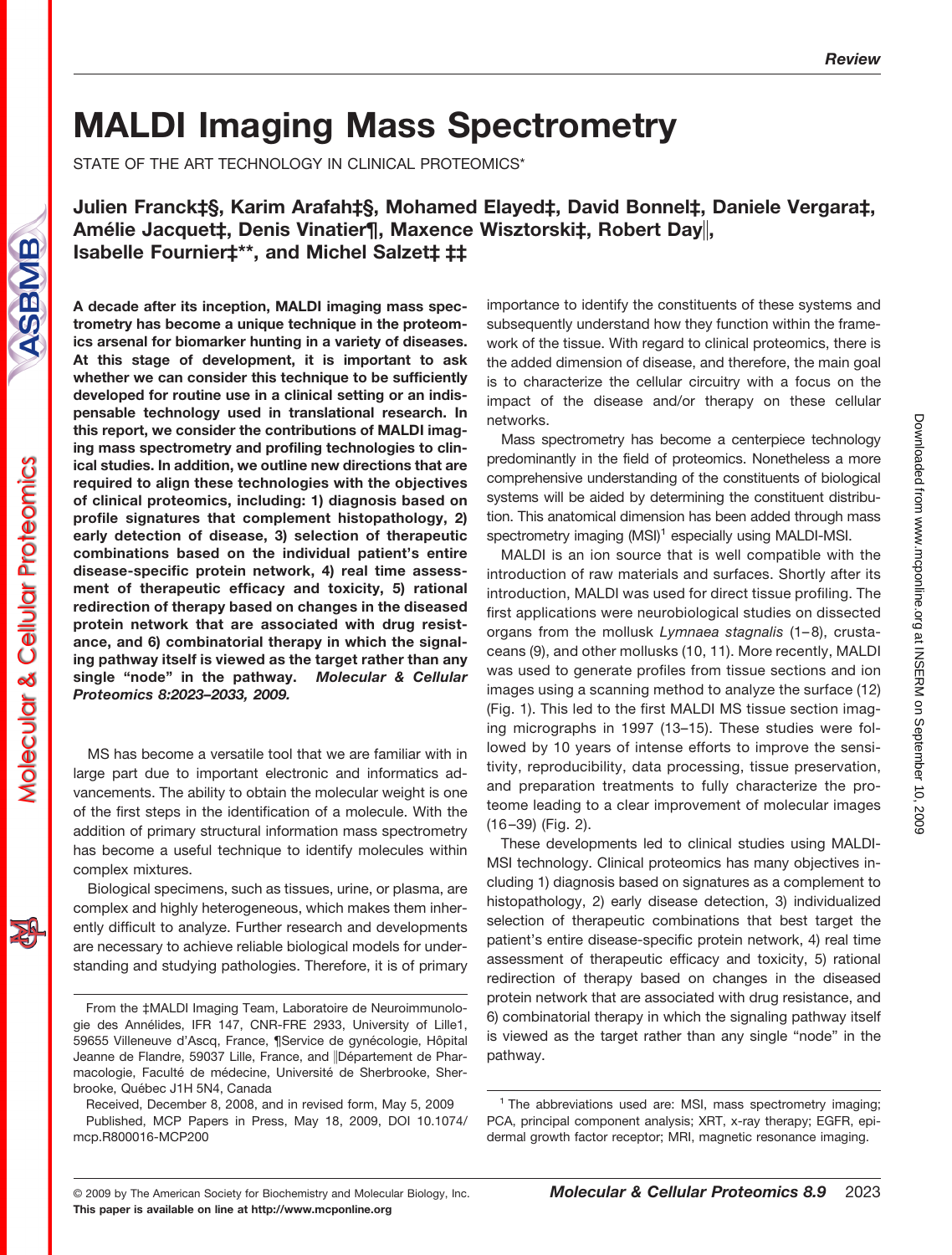# **MALDI Imaging Mass Spectrometry**

Molecular & Cellular Proteomics



FIG. 1. **Schematic representation of the MALDI-MSI work flow.** After tissue sectioning and transfer onto a conductive and transparent sample plate, the MALDI matrix is deposited, and data are acquired by recording mass spectra according to a raster of points covering the surface to be analyzed. Mass spectra recorded with their coordinates on the tissue are processed, and molecular images of the localization of molecules can be reconstructed. *a.u.*, arbitrary units; *ITO*, idium tin oxide.

Based on these key objectives, can we consider MALDI-MSI a mature technology for use in clinical studies? What is the potential impact of this technology in anatomy/pathology and disease? By reviewing each objective, do we have sufficient evidence that MALDI-MSI satisfies the criteria imposed by clinical proteomics? We will now specifically address each of these key points.

#### DIAGNOSIS BASED ON SIGNATURES AS A COMPLEMENT TO **HISTOPATHOLOGY**

In some cases, diagnosis or tissue classification cannot be easily achieved through standard histological staining. Further refinements based on molecular signatures and statistical data, which are currently missing, are crucial for improved diagnostics. The development of rapid and reliable screening of human tissues for diagnostics (*e.g.* biopsies or smears) has been improved with modern proteomics. By using MALDI-MSI, a molecular diagnosis could be done on tissue directly in the environment of the tumors. MALDI-MSI could help to detect the tumor boundary or infiltration of adjacent normal tissue that presents a normal histology. It could also help to detect the early stage of pathology that presents no histological modifications and to prevent tumor recurrence at the site of surgical resection. One of the major advances of MSI is the correlation of the MALDI images with histological information. MALDI-MSI software (for a review, see Ref. 40) superimposes the MALDI images over a macroscopic or microscopic optical

image of the sample taken before MALDI measurement. Although the primary macroscopic optical image is sufficient to recognize the outline of the tissue and define the measurement area, it is not usually possible to observe histological features in the image (in contrast to microscopic images). For a histological interpretation, it is necessary to use stained tissue sections. Two approaches have been used to correlate histology with MALDI-MSI results: performing MALDI-MSI and histological staining on consecutive sections (41, 42) or staining the sample after MALDI measurement (43). The latter technique has been successfully used by pathologists (Fig. 3) (44), which suggests that combining MALDI-MSI and classic histological staining provides pathologists with more information to make better diagnoses. The next step is not only to perform a diagnosis based on *m*/*z* signatures but also on molecular data generated from identification of specific biomarkers that have been characterized as pathological signatures.

However, another challenge for pathologists is tissue classification, which is required to catalogue tumors or benign tissues. The major technological improvement that MALDI-MSI provides is the direct identification of novel markers within an *in situ* context from fixed sections/biopsy embedded in paraffin (*e.g.* archived material) (42). Several studies on cancer and neurodegenerative diseases have demonstrated that MALDI-MSI is a key technology for identifying biomark-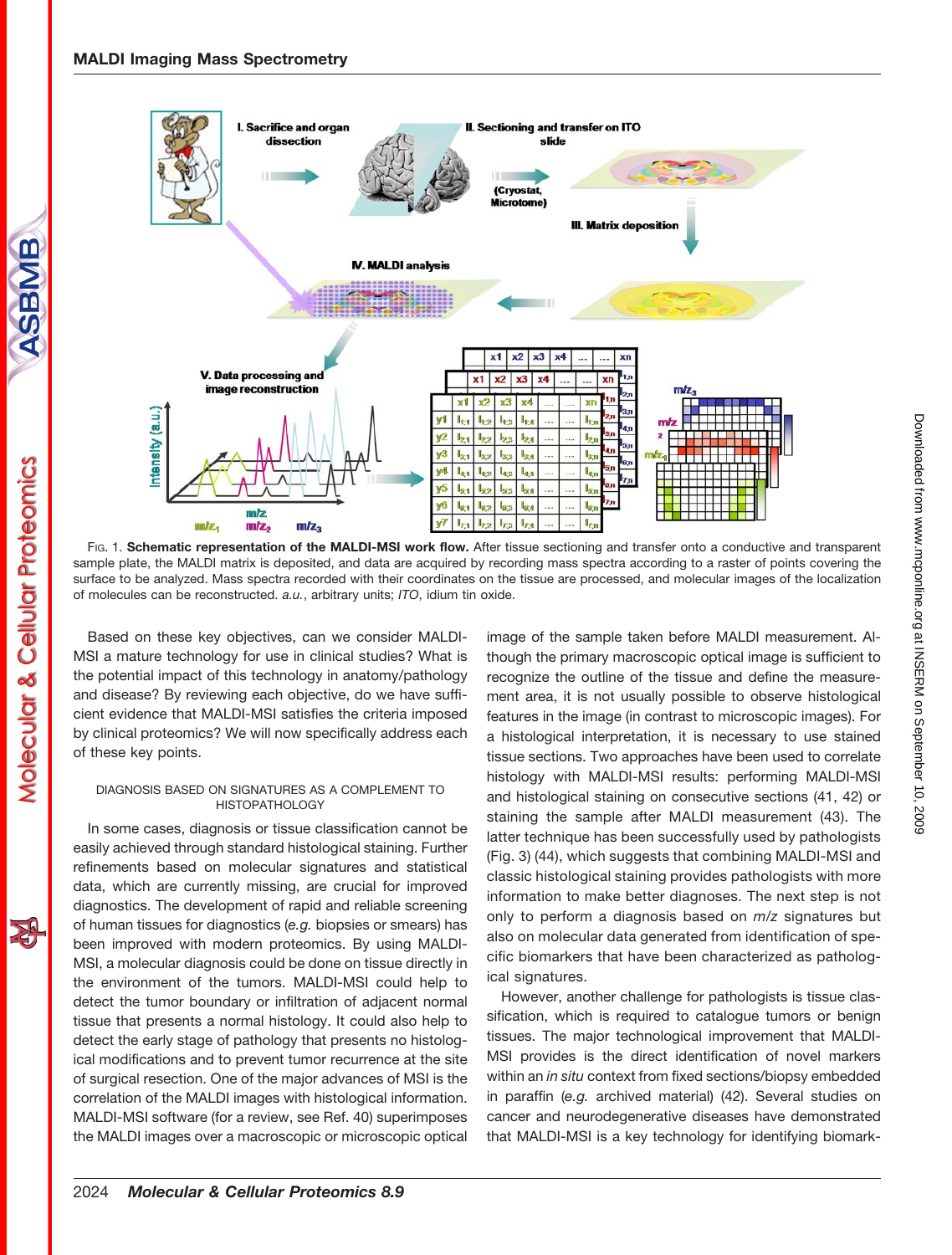

FIG. 2. **Ten years' evolution from one of the first MALDI images presented in 1999 at the 47th ASMS Conference on Mass Spectrometry and Allied Topics (***left***) (reprinted with permission of Caprioli and co-workers (84)) and molecular images obtained by our group for mouse stem cells injected in brain tissue sections (***right***) (M. Wisztorski, C. Meriaux, M. Salzet, and I. Fournier, unpublished results).**

ers, assessing their localization, and cross-validation (29, 45– 51). The use of archived, formalin-fixed, paraffin-embedded tissue from hospital pathology departments represents a "gold mine" of existing data (42, 52–54). The application of MALDI MS imaging to archived materials could lead to the creation of an international disease marker database that would facilitate the development of early diagnostics for various pathologies as well as for follow-up examination of disease progression.

Therefore, the addition of statistical analysis will be very important for the comparison of the different tissue components (*e.g.* tumor *versus* benign or healthy). Each tissue type depends upon the nature of its composition of cells. Thus, biocomputational methods are absolutely necessary to identify individualized molecular patterns to aid in diagnosis and prognosis.

The advantage of MALDI-MSI is the ability to obtain a large collection of mass spectra spread out over a tissue section while retaining the absolute spatial location of these measurements for subsequent analysis and imaging. One of the statistical techniques to reduce the complexity of the information in multidimensional data sets in MALDI-MSI is principal component analysis (PCA) (55). PCA is a multivariate preanalysis tool that allows for the correlation and identification of the major spatial and mass-related trends in the data that guide further downstream analysis (56). PCA reduces the dimensionality of the data set but does not classify the spectra. This is a transformation of the original coordinate system defined by peak intensities to a coordinate system that better explains the variance within the data set. This has been recently used in a prostate cancer study (43).

The next required step is the hierarchical clustering of the tissue based on PCA statistical analyses that reflect the most important variance of ions within the tissue (57). Dendrograms can be constructed, and each branch represents ions present in the same group of cells (*e.g.* epithelial cancer cells *versus* benign cells). Thus, this representation provides access to huge numbers of individual spectra and reduces the complexity of the data set. It can also be correlated with histology as previously used for mouse kidney (Fig. 4) (44), gastric (58), and ovarian cancer (Fig. 5).

### EARLY DISEASE DETECTION

Based on MALDI MS profiling (Fig. 6*a*) and imaging strategies (Fig. 6, *b* and *c*), several biomarkers have been identified in various cancer studies. In stage III and IV ovarian cancer, a highly prevalent (80%) biomarker has been identified using MALDI MS and nano-LC-nano-ESI MS using MS and MS/MS after separation by reverse phase HPLC and trypsin enzymatic digestion. This marker with an *m*/*z* of 9744 corresponds to an 84-amino acid fragment from the 11 S proteasome activator complex (PA28  $\alpha$  or REG- $\alpha$ ) (33). This biomarker was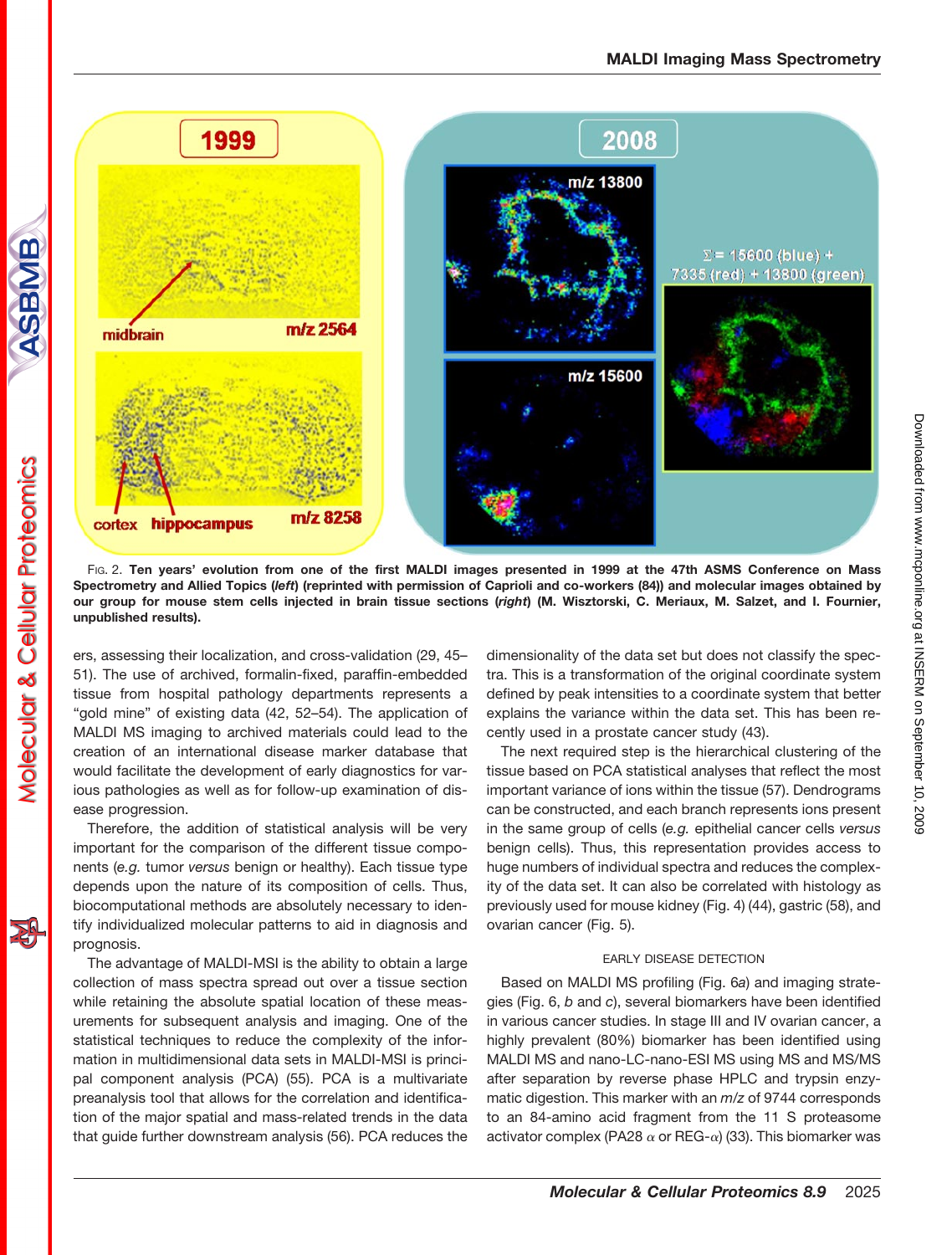

FIG. 3. **Mass species representing molecular features of preinvasive and invasive lesions of the breast.** *A*, optical microscopic image of hematoxylin- and eosin-stained tissue section showing several carcinomatous *in situ* regions (*outlined* in *green*). The staining was done after MALDI measurement of the tissue section. This allows an unambiguous correlation with MALDI imaging results. *B*, visualization of ion density images of two selected masses (*m*/*z* 9750 shown in *yellow* and *m*/*z* 4519 shown in *blue*). *C*, overlay of hematoxylin and eosin staining and MALDI molecular image. The distribution of these two masses suggests a divergent clonal evolution of the preinvasive lesions. These two masses are also present in the invasive cancer cells surrounding some carcinomas in situ (right site). Scanning resolution, 80 µm. Scale bar, 1 mm. (Reprinted with permission of Walch *et al.* (44).)

FIG. 4. **Hierarchical clustering of a mouse kidney data set achieved by MALDI-MSI.** *A*, full dendrogram of all spectra in a mouse kidney data set. *B*, optical image of the mouse kidney analyzed by MALDI-MSI. *C* and *D*, reconstruction of selected dendrogram branches and corresponding images. The three main branches reflect the renal cortex (*blue*), medulla (*green*), and pelvis (*red*). *C*, the medulla branch separates into two distinct areas, whereas the cortex branch further differentiates into fat and connective tissue of the renal capsule and hilus and the actual cortex (*D*). (Reprinted with permission of Walch *et al.* (44).)



validated using MALDI MSI (Fig. 6, *b* and *c*), classic immunohistochemistry with an antibody raised against the C-terminal part of the protein containing the fragment of interest (Fig. 6, *d*, *e*, and *f*), specific MALDI-MSI using the Tag-mass concept (Fig. 6*g*) (59), quantitative PCR, and Western blot (Fig. 6*h*). Recently, we confirmed the REG- $\alpha$  expression in an ovarian

ASBMB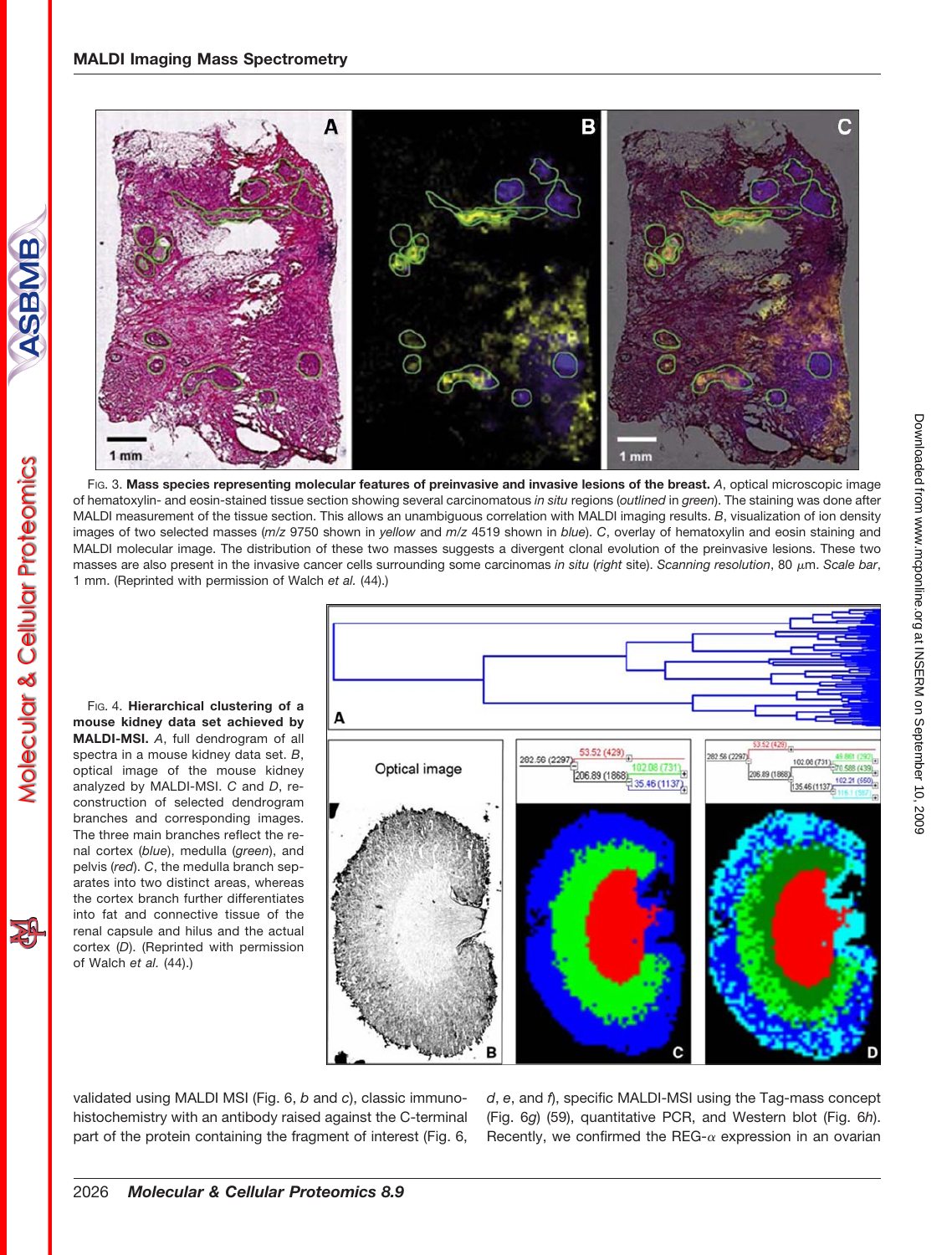

FIG. 5. **Hierarchical clustering using the ClinProt tool (Bruker Daltonics) after PCA of a stage 4 mucous ovarian carcinoma section covered with ionic matrix using the Shimadzu CHIP 1000 microspotter.** *a*, optical image of the ovarian carcinoma section. *b–f*, reconstructed selected dendrograms and corresponding images. The two main branches reflect the carcinoma (*red*; *a*) and the healthy (*green*; *f*) parts in the section. *b* and *c* are two carcinoma subclasses, and *d* is a subclass of the healthy part. *e* represents a merge of the two branches.

epithelial cell line by quantitative PCR.<sup>2</sup> Immunohistochemistry confirmed the epithelial expression of this fragment with a nuclear localization in benign epithelial cells and a cytoplasmic localization in carcinoma cells (Fig. 6, *d* and *e*). This localization pattern indicates that this antibody can be used to discriminate borderline tumor cases, which are the most difficult to diagnose. Thus, a specific antibody that discriminates between cells transitioning from benign to malignant will be an asset for early diagnosis. Taken together, these studies indicate that direct tissue analysis and specific MALDI-MSI strategies facilitate biomarker identification and validation.

ASBMB

**Molecular & Cellular Proteomics** 

In addition, data can be obtained from fundamental studies by analyzing the ontogeny of protein expression during mor-

<sup>2</sup> M. El Ayel, D. Bonnel, I. Fournier, and M. Salzet, unpublished data.

phogenesis and tumorigenesis, and proteins that could potentially serve as biomarkers for diagnosing diseases can be identified as demonstrated by an MSI study on murine prostate cancer development (60). Murine prostate during development (1–5 weeks of age), at sexual maturation (6 weeks of age), and in adulthood (at 10, 15, or 40 weeks of age) was compared with prostate tumors from 15-week-old mice genetically engineered to express the large T antigen gene under the control of the prostate-specific probasin promoter (LPB-Tag mice). This approach identified proteins that were differentially expressed at specific time points during prostate development. The expression of probasin and spermine-binding protein, which are associated with prostate maturation, decreased during prostate tumor formation (60). This study was the first use of MALDI-MSI to follow ontogeny to tumorigenesis (60).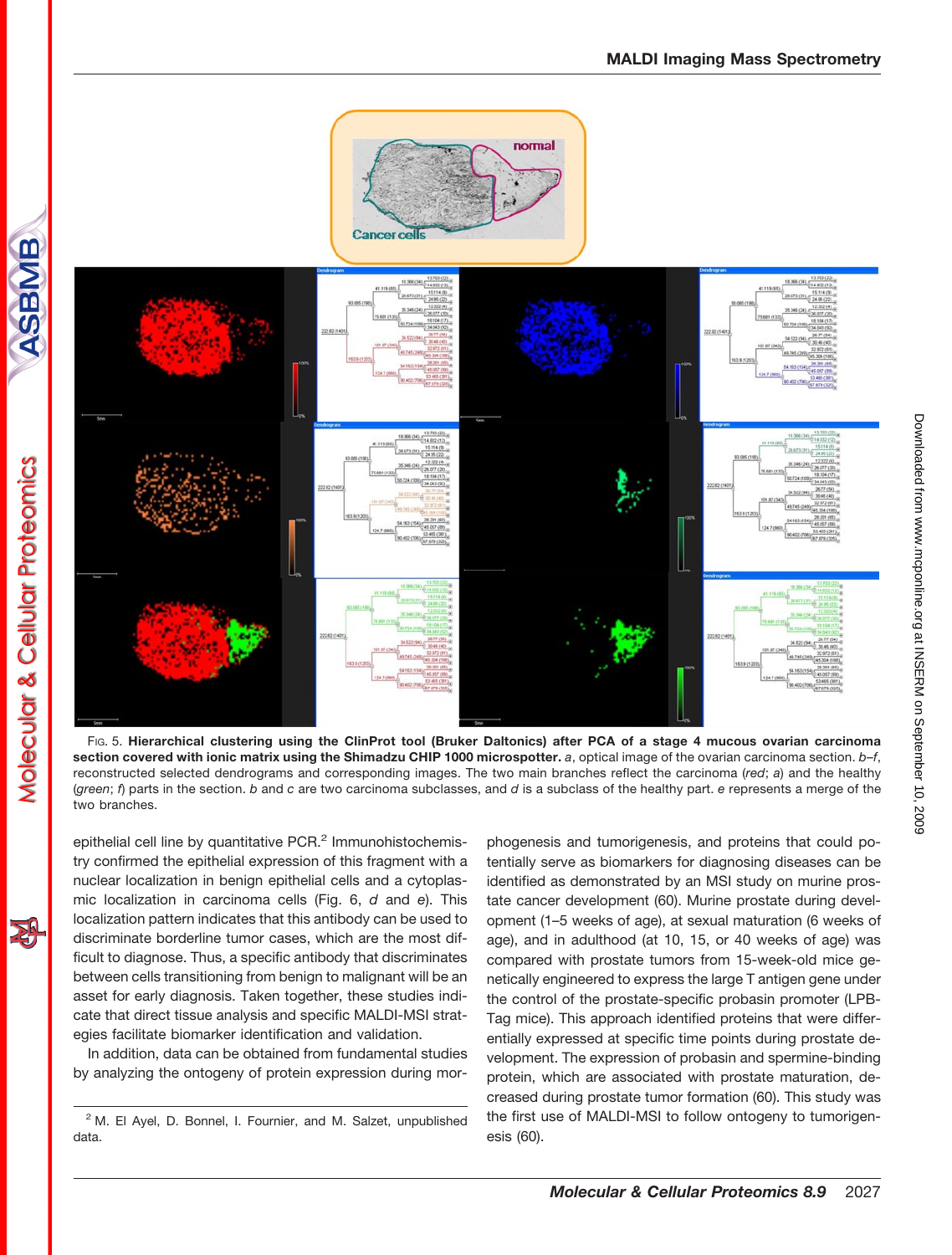# **MALDI Imaging Mass Spectrometry**



localization of the anti-C-terminal REG- $\alpha$  labeling in ovary carcinoma; e, nucleus localization of the anti-C-terminal REG- $\alpha$  labeling in ovary benign tumor; *f*, epithelial cells labeled with the anti-C-terminal REG- $\alpha$  in ovarian carcinoma. *g*, specific MALDI imaging analysis using the

FIG. 6. **Validation of C-terminal fragment of the immunoproteasome REG- and orosomucoid as ovarian biomarkers.** *a*, MALDI-MS profiles of three ovarian carcinomas *versus* benign tumor samples. *b*, MALDI-MSI molecular image of REG-alpha fragment (*m*/*z* 9744) at a resolution of 50 µm from an ovarian carcinoma tissue section. *c*, optical image of the tissue section with the region of interest defined (cancerous *versus* healthy part) and MALDI-MSI of the REG-α fragment showing its presence exclusively in the cancer part. *d–f*, immunocytochemical data obtained after the antigen retrieval technique and H&E coloration with the anti-C-terminal REG- $\alpha$  antibody:  $d$ , cytoplasm

ASBMB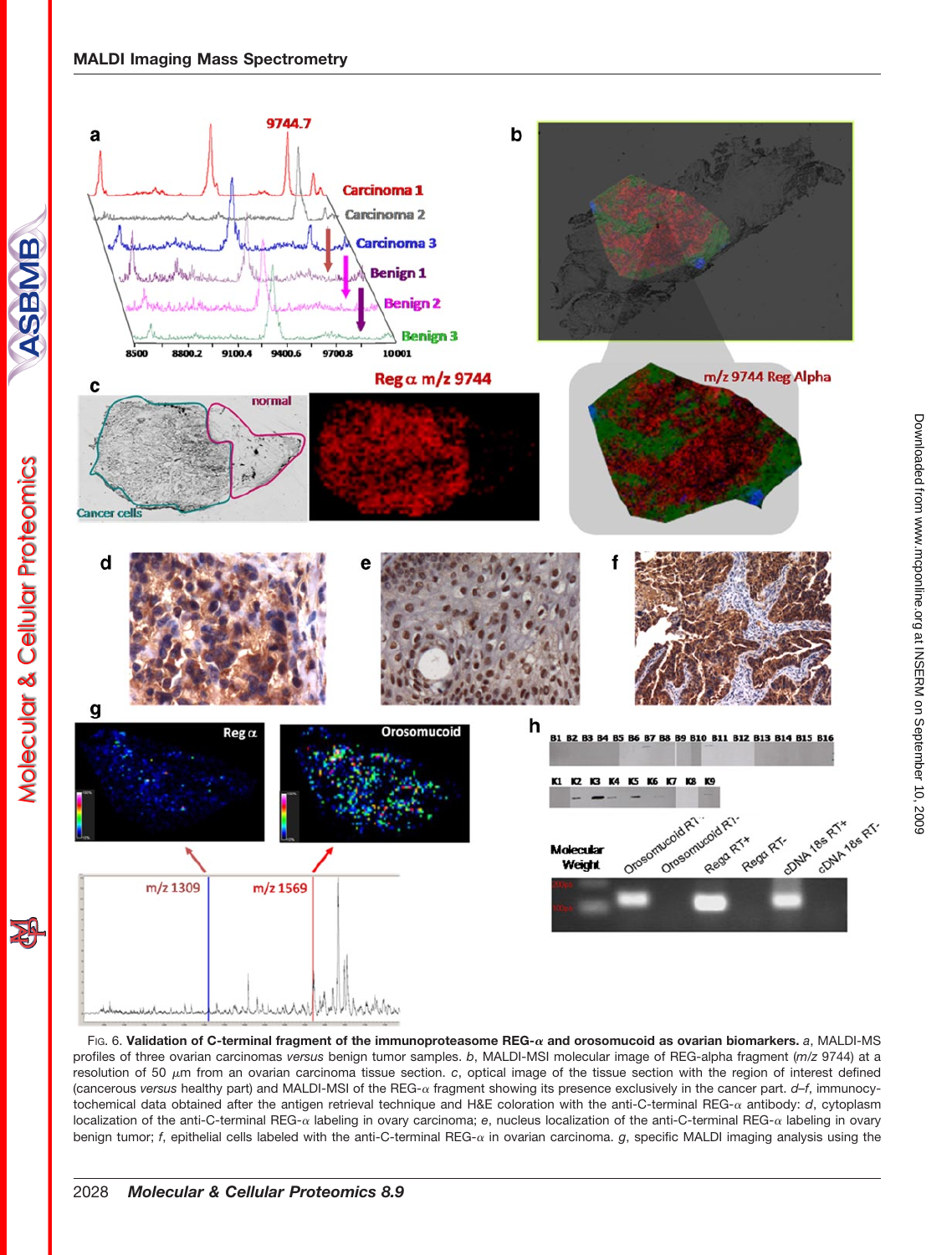There is no doubt of the usefulness of MALDI-MSI in biomarker development for early diagnosis. However, MALDI-MSI is still not being routinely used in a clinical setting and has not yet been adjusted to conform to clinical proteomics procedures. Only a limited number of international groups have used this technology effectively in clinical settings; however, the number of clinical studies applying MSI has dramatically increased in the past 2 years  $(43, 44, 54, 61-66)$ .

#### INDIVIDUALIZED SELECTION OF THERAPEUTIC COMBINATIONS THAT BEST TARGET THE PATIENT'S ENTIRE DISEASE-SPECIFIC PROTEIN NETWORK

MALDI-MSI is highly advantageous for *in situ* drug tracking. In fact, it enables the detection of both endogenous and exogenous compounds present in tissues with molecular specificity and preserves their spatial orientation. This unique combination coupled with excellent sensitivity and rapid analysis presents potential advantages for a wide range of applications in diverse biological fields. As described previously, recent advances have demonstrated that the technique can be applied to cancer research, neuroscience, and pharmaceutical development (67). MALDI-MSI can be used in clinical studies to provide a molecular *ex vivo* view of resected organs. This allows for the label-free tracking of both endogenous and exogenous compounds with spatial resolution and molecular specificity (67–77). Several examples support the idea that MALDI-MSI technology will become a key tool in drug development (67–73), including novel drug design through the ability to analyze metabolic pathways directly in tissues (*e.g.* through *in situ* multiplex metabolite analysis), as well as in the elucidation of secondary effects and unexpected feedback loops (78). Currently MSI of biomolecules and chemical compounds in cell-based assays and highly complex tissue sections is used in parallel with classic mass spectrometry ionization techniques to identify chemical compounds interfering with enzymatic function, receptor-ligand binding, or molecules modulating a proteinprotein interaction.

There is evidence supporting MSI as a key technique that can be used in combination with other therapeutic technologies. Recently the efficacy of combining radiation (XRT) with a dual epidermal growth factor receptor (EGFR)/vascular endothelial growth factor receptor inhibitor, AEE788, in prostate cancer models with different levels of EGFR expression was analyzed using Doppler sonography, tumor blood vessel destruction (visualized by immunohistochemistry), and MSI (76). Tumor xenografts established from DU145 or PC-3 prostate cancer cell lines inoculated into the hind limbs of athymic nude mice were assigned to four treatment groups: 1) control,

2) AEE788, 3) XRT, and 4) AEE788 and XRT. AEE788 had a radiosensitization effect in human umbilical vein endothelial cells and increased their susceptibility to apoptosis. Therefore, concurrent AEE788/XRT treatment compared with either treatment alone led to a significant delay in tumor growth in animals bearing DU145 tumors. Conversely there was no effect on the growth of PC-3 tumors with combination therapy. In DU145 tumors, there was a significant decrease in tumor blood flow with combination therapy as assessed by using Doppler sonography and tumor blood vessel destruction. MSI demonstrated that AEE788 is bioavailable and heterogeneously distributed in DU145 tumors receiving therapy, supporting the efficacy of the combination of AEE788 and XRT *in vitro* and *in vivo* in DU145-based models. In contrast, in PC-3-based models, the tumors were adequately treated with XRT alone without any added benefit from combination therapy. These findings correlated with differences in EGFR expression. Overall this study demonstrated the effects of therapeutics on both tumor cell proliferation and vascular destruction using complementary technologies, including MALDI-MSI in a clinical proteomics protocol.

## REAL TIME ASSESSMENT OF THERAPEUTIC EFFICACY AND **TOXICITY**

MSI technology will also help significantly advance the analysis of novel therapeutics and may provide deeper insight into therapeutic and toxicological processes, revealing the mechanism of efficacy or side effects at the molecular level (79). A study by Atkinson *et al*. (80) using AQ4N (banoxatrone) (1,4-bis-5,8-dihydroxyanthracene-9,10-dione) as a prodrug demonstrated that MSI can be used for both drug and clinical development. In hypoxic cells, AQ4N is reduced to AQ4 (cytotoxic form), which is a topoisomerase II inhibitor. By inhibiting topoisomerase II within these hypoxic areas, AQ4N sensitizes tumors to existing chemo- and radiotherapy treatments. The distribution of AQ4N and AQ4 in treated H460 human tumor xenografts has been examined by MALDI-MSI, and images of the distribution of AQ4N and AQ4 show little overlap (80). The distribution of ATP in the tumor xenografts was studied as an endogenous marker of hypoxia because concentrations of ATP are known to decrease with hypoxia. The ATP distribution was similar to that of AQ4N, suggesting that in regions with abundant ATP expression (*i.e.* normoxic tissue) there was no evidence of conversion of AQ4N to AQ4. This indicates that the cytotoxic metabolite AQ4 is confined to hypoxic regions of the tumor (80).

**ASBMB** 

**Cellular Proteomics** 

Tag-mass concept with anti-C-terminal REG- $\alpha$  and an anti-human IgG tag (reporter *m/z* 1309) and anti-orosomucoid and anti-human monoclonal antibody (reporter *m*/*z* 1569). *h*, *top*, Western blot analyses with the anti-C-terminal REG- $\alpha$  (immunoproteasome 11 S) of the 16 benign tumors and nine carcinomas (33); *bottom*, quantitative PCR validation of REG- $\alpha$  and orosomucoid from the SKVO3 ovarian cancer epithelial cell line.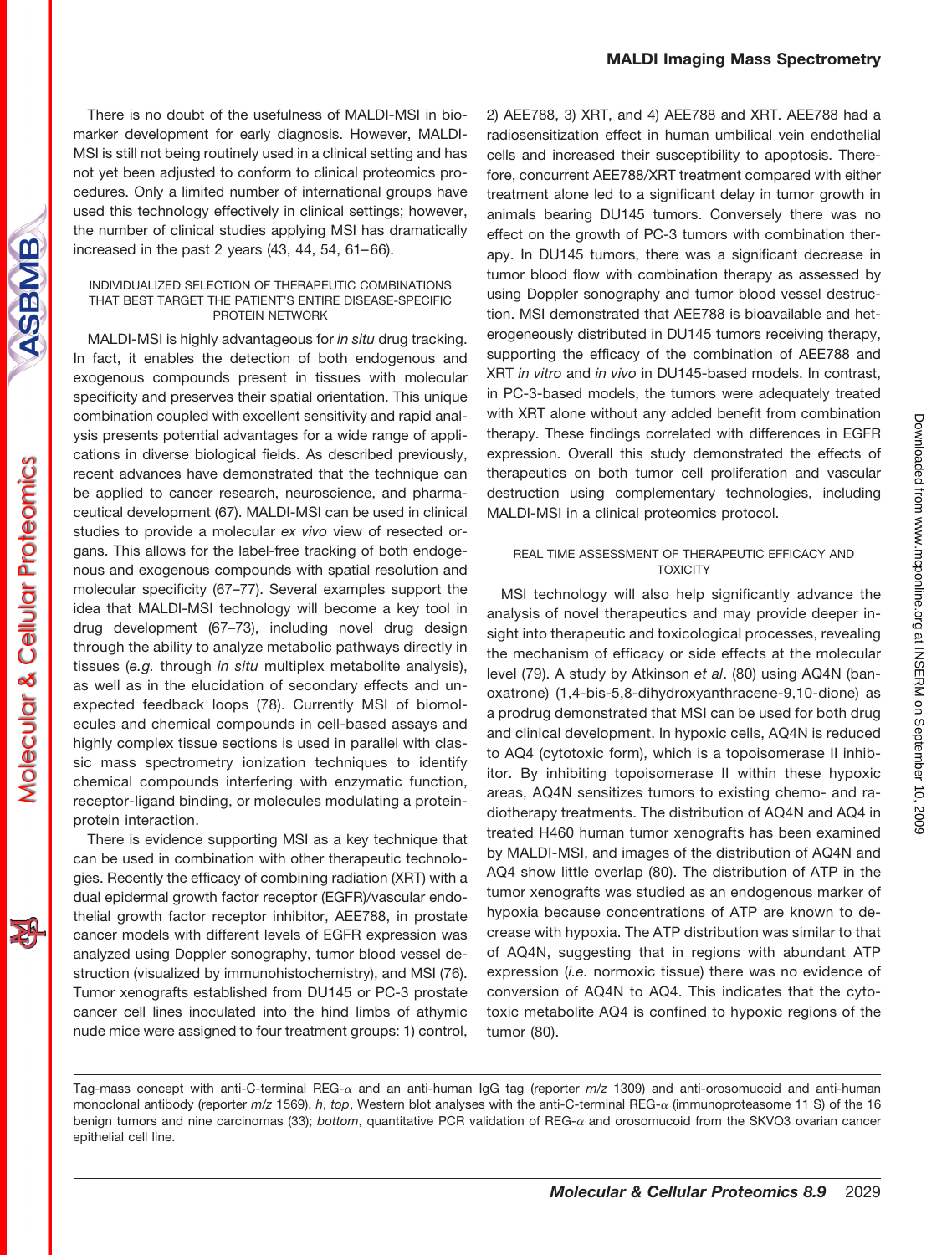RATIONAL REDIRECTION OF THERAPY BASED ON CHANGES IN THE DISEASED PROTEIN NETWORK THAT ARE ASSOCIATED WITH DRUG **RESISTANCE** 

There are no studies that have used MALDI-MSI to redirect therapy. However, this objective will be the next challenge for this research field.

#### COMBINATORIAL THERAPY IN WHICH THE SIGNALING PATHWAY ITSELF IS VIEWED AS THE TARGET RATHER THAN ANY SINGLE NODE IN THE PATHWAY

Similar to the fifth objective, there are no studies on combinatorial therapy that focus on a signaling pathway as a whole because of the infancy of this technology.

#### **CONCLUSION**

MALDI MSI emerged only 10 years ago, so it is still a young technology that is continuously evolving. Further developments are still needed to establish this technology in a clinical setting. For example, standardization of protocols must be undertaken between tissue collection, storage, preparation, and data acquisition. Moreover improvements in resolution will be sought because the minimum area that can be examined is currently in the range of a few cells. The actual resolution that can be routinely achieved while keeping good sensitivity (*i.e.* sufficient ion yields) is 50  $\times$  50  $\mu$ m<sup>2</sup>. To achieve increased resolution it is necessary to reduce the surface area irradiated by the laser beam, which most obviously can be achieved by decreasing the laser beam diameter. However, under 30–40- $\mu$ m laser beam diameter a decrease in ion production resulting in decreased sensitivity is observed. Thus, active research to decrease the size of the irradiated area without loss of sensitivity or attempts to better understand and optimize the ionization processes involved in MALDI are underway. From our own work, we have developed masks that achieve a resolution of 30  $\times$  30  $\mu$ m without reducing the production of ions and result in an increased sensitivity of 2–3-fold (81). A new generation of masks at 10  $\times$  10  $\mu$ m is now being developed. Nonetheless the present levels of sensitivity allow the detection of a small group of cells but are not sufficient to detect discrete modification at a single cell level. However, detection limits are the same as those obtained for the analysis of a complex mixture using classical MALDI-TOF procedures. Contrary to the predictions that the most abundant proteins are the only ones to be detected with MALDI, it has been observed that ionization efficiency is an important parameter and that a low abundance molecule that is well ionized can also be detected. The detection of low abundance proteins can also be improved with the development of statistical software allowing the treatment of large cohorts of patient with large data sets for biomarkers, tissue classification, and stage of disease development. Other limitations include the detectable mass range, which is typically between *m*/*z* 400 and 30,000. The lower limit is due to the use of matrix that masks the analysis below this *m*/*z*. The upper limitation is not understood, and various protocols are being tested to

overcome this limitation, such as new tissue treatments, new matrices, or development of new ion sources to generate multicharged ions. One difficulty that has been overcome is the direct identification of biomarkers on tissues. Bottom-up strategies using on-tissue trypsin digestion have been developed for frozen (31) and formalin-fixed, paraffin-embedded (42, 54) tissues. Ideally the ability to perform on-tissue topdown protein characterization is one of our future objectives. MALDI imaging will ultimately provide high resolution molecular imaging but will also result in direct biomarker identification with statistical validation such that it will become an essential proteomics tool in clinical histopathology.

Additional needed developments will be three-dimensional reconstruction to obtain tumor maps (82). MALDI-MSI will improve tissue classification necessary to perform retrospective studies, will assist clinical studies from the bench to bedside, and will provide a remarkable follow-up procedure. Improved tissue classification using MALDI-MSI on the same tissues used by pathologists for diagnosis will speed up the process of molecular diagnosis. Molecular tissue classification after MALDI-MSI based on known biomarkers or using unsupervised multivariable analyses can positively affect patient treatment. For example, borderline ovarian cancers are difficult to detect clinically until they are advanced in size or stage. The most common presenting symptoms are abdominal pain, increasing girth or abdominal distension, and abdominal mass. Approximately 23% of patients are asymptomatic. With such tumors, correct diagnosis is difficult to reach, and the molecular profiles provided by MALDI-MSI may facilitate classification and aid the development of a treatment strategy. Moreover depending on the nature of the malignancy (*e.g.* serous or mucous with or without cell infiltration), the therapeutic strategy is different. Should MALDI-MSI tumor classification libraries be created, these could permit clinicians to individually tailor patient treatments in a practical manner. Based on the tissue biomarkers identified by MSI, it could be important to follow up the evolution of the malignancy during treatment, for example after cisplatin treatment to define whether resistance to the treatment may appear. Furthermore in cases where traditional biomarkers cannot be clearly detected in biopsies, MALDI-MSI could become critical to the outcome. This points to the importance of establishing tumor MSI libraries to facilitate multicenter studies and the creation of MSI classification maps.

At this point, it is obvious that further clinical studies using MALDI-MSI technology are required. Nonetheless MALDI-MSI has opened the door to molecular tissue classification, which could be of great use to pathologists with regard to diagnosis but also in drug development and diagnosis coupled with magnetic resonance imaging (MRI) technology. A major advance for MALDI-MSI will be its coupling with positron emission tomography, x-ray, computed tomography instrumentation, and MRI for both preclinical and clinical research. The complementarities between non-invasive tech-

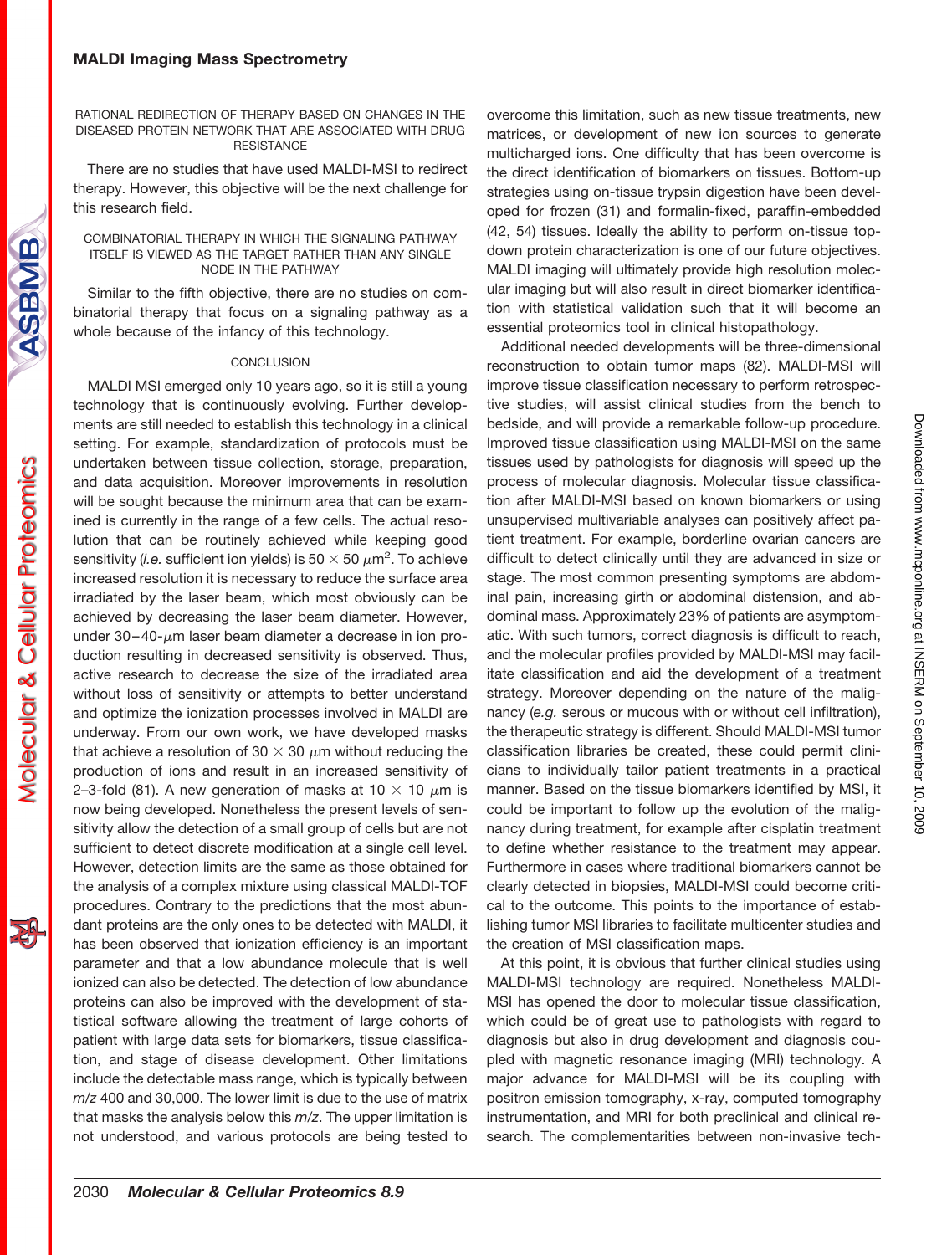niques and molecular data obtained from MALDI MS imaging will result in a more precise diagnosis. In clinical studies, the need for information on the spatial localization of pathologically gene-encoded products has become more pressing. The three-dimensional volume reconstructions generated by MALDI-MSI data (83) now offer the possibility to compare the molecular data with data obtained using positron emission tomography or MRI. These associations will enhance the use of MALDI-MSI. Ultimately comparing the MRI image of a tumor and the image generated by MALDI-MSI at a molecular level will provide a comprehensive data set for diagnosis and treatment selection.

\* This work was supported by grants from the CNRS Département de la politique industrielle (to M. S. and I. F.), Ministère de L'Education Nationale, de L'Enseignement Supérieur et de la Recherche, Institut National du Cancer (to I. F.), Agence National de la recherche (to I. F.), the Institut National du Cancer (to I. F.), and the Canadian Institutes of Health Research (to R. D. and M. S.).

§ Co-authors.

\*\* To whom correspondence may be addressed. E-mail: isabelle.fournier@univ-lille1.fr.

‡‡ To whom correspondence may be addressed. E-mail: michel.salzet@univ-lille1.fr.

#### REFERENCES

- 1. van Veelen, P. A., Jiménez, C. R., Li, K. W., Wildering, W. C., Geraerts, W. P., Tjaden, U. R., and van der Greef, J. (1993) Direct peptide profiling of single neurons by matrix-assisted laser desorption ionization mass spectrometry. *Org. Mass Spectrom.* **28,** 1542–1546
- 2. Jiménez, C. R., van Veelen, P. A., Li, K. W., Wildering, W. C., Geraerts, W. P., Tjaden, U. R., and van der Greef, J. (1994) Neuropeptide expression and processing as revealed by direct matrix-assisted laser desorption ionization mass spectrometry of single neurons. *J. Neurochem.* **62,**  $404 - 407$
- 3. Li, K. W., Hoek, R. M., Smith, F., Jiménez, C. R., van der Schors, R. C., van Veelen, P. A., Chen, S., van der Greef, J., Parish, D. C., and Benjamin, P. R. (1994) Direct peptide profiling by mass spectrometry of single identified neurons reveals complex neuropeptide-processing pattern. *J. Biol. Chem.* **269,** 30288 –30292
- 4. Li, K. W., Jiménez, C. R., Van Veelen, P. A., and Geraerts, W. P. (1994) Processing and targeting of a molluscan egg-laying peptide prohormone as revealed by mass spectrometric peptide fingerprinting and peptide sequencing. *Endocrinology* **134,** 1812–1819
- 5. Li, K. W., van Golen, F. A., van Minnen, J., van Veelen, P. A., van der Greef, J., and Geraerts, W. P. (1994) Structural identification, neuronal synthesis, and role in male copulation of myomodulin-A of Lymnaea: a study involving direct peptide profiling of nervous tissue by mass spectrometry. *Brain Res. Mol. Brain Res.* **25,** 355–358
- 6. Dreisewerd, K., Kingston, R., Geraerts, W. P., and Li, K. W. (1997) Direct mass spectrometric peptide profiling and sequencing of nervous tissues to identify peptides involved in male copulatory behavior in Lymnaea stagnalis. *Int. J. Mass Spectrom.* **169,** 291–299
- 7. Jiménez, C. R., and Burlingame, A. L. (1998) Ultramicroanalysis of peptide profiles in biological samples using MALDI mass spectrometry. *Exp. Nephrol.* **6,** 421– 428
- 8. Jiménez, C. R., Li, K. W., Dreisewerd, K., Spijker, S., Kingston, R., Bateman, R. H., Burlingame, A. L., Smit, A. B., van Minnen, J., and Geraerts, W. P. (1998) Direct mass spectrometric peptide profiling and sequencing of single neurons reveals differential peptide patterns in a small neuronal network. *Biochemistry* **37,** 2070 –2076
- 9. Redeker, V., Toullec, J. Y., Vinh, J., Rossier, J., and Soyez, D. (1998) Combination of peptide profiling by matrix-assisted laser desorption/ ionization time-of-flight mass spectrometry and immunodetection on single glands or cells. *Anal. Chem.* **70,** 1805–1811
- 10. Rubakhin, S. S., Li, L., Moroz, T. P., and Sweedler, J. V. (1999) Character-

ization of the Aplysia californica cerebral ganglion F cluster. *J. Neurophysiol.* **81,** 1251–1260

- 11. Sweedler, J. V., Li, L., Floyd, P., and Gilly, W. (2000) Mass spectrometric survey of peptides in cephalopods with an emphasis on the FMRFamiderelated peptides. *J. Exp. Biol.* **203,** 3565–3573
- 12. Caprioli, R. M., Farmer, T. B., and Gile, J. (1997) Molecular imaging of biological samples: localization of peptides and proteins using MALDI-TOF MS. *Anal. Chem.* **69,** 4751– 4760
- 13. Stoeckli, M., Chaurand, P., Hallahan, D. E., and Caprioli, R. M. (2001) Imaging mass spectrometry: a new technology for the analysis of protein expression in mammalian tissues. *Nat. Med.* **7,** 493– 496
- 14. Chaurand, P., Schwartz, S. A., and Caprioli, R. M. (2002) Imaging mass spectrometry: a new tool to investigate the spatial organization of peptides and proteins in mammalian tissue sections. *Curr. Opin. Chem. Biol.* **6,** 676 – 681
- 15. Fournier, I., Day, R., and Salzet, M. (2003) Direct analysis of neuropeptides by in situ MALDI-TOF mass spectrometry in the rat brain. *Neuro Endocrinol. Lett.* **24,** 9 –14
- 16. Caldwell, R. L., and Caprioli, R. M. (2005) Tissue profiling by mass spectrometry: a review of methodology and applications. *Mol. Cell. Proteomics* **4,** 394 – 401
- 17. Jurchen, J. C., Rubakhin, S. S., and Sweedler, J. V. (2005) MALDI-MS imaging of features smaller than the size of the laser beam. *J. Am. Soc. Mass Spectrom.* **16,** 1654 –1659
- 18. Maddalo, G., Petrucci, F., Iezzi, M., Pannellini, T., Del Boccio, P., Ciavardelli, D., Biroccio, A., Forlì, F., Di Ilio, C., Ballone, E., Urbani, A., and Federici, G. (2005) Analytical assessment of MALDI-TOF imaging mass spectrometry on thin histological samples. An insight in proteome investigation. *Clin. Chim. Acta* **357,** 210 –218
- 19. Aerni, H. R., Cornett, D. S., and Caprioli, R. M. (2006) Automated acoustic matrix deposition for MALDI sample preparation. *Anal. Chem.* **78,** 827– 834
- 20. Altelaar, A. F., Klinkert, I., Jalink, K., de Lange, R. P., Adan, R. A., Heeren, R. M., and Piersma, S. R. (2006) Gold-enhanced biomolecular surface imaging of cells and tissue by SIMS and MALDI mass spectrometry. *Anal. Chem.* **78,** 734 –742
- 21. Crossman, L., McHugh, N. A., Hsieh, Y., Korfmacher, W. A., and Chen, J. (2006) Investigation of the profiling depth in matrix-assisted laser desorption/ionization imaging mass spectrometry. *Rapid Commun. Mass Spectrom.* **20,** 284 –290
- 22. Lemaire, R., Tabet, J. C., Ducoroy, P., Hendra, J. B., Salzet, M., and Fournier, I. (2006) Solid ionic matrixes for direct tissue analysis and MALDI imaging. *Anal. Chem.* **78,** 809 – 819
- 23. Lemaire, R., Wisztorski, M., Desmons, A., Tabet, J. C., Day, R., Salzet, M., and Fournier, I. (2006) MALDI-MS direct tissue analysis of proteins: improving signal sensitivity using organic treatments. *Anal. Chem.* **78,** 7145–7153
- 24. Stauber, J., Lemaire, R., Wisztorski, M., Ait-Menguellet, S., Lucot, J. P., Vinatier, D., Desmons, A., Deschamps, M., Proess, G., Rudolf, I., Salzet, M., and Fournier, I. (2006) New developments in MALDI imaging mass spectrometry for pathological proteomic studies: introduction to a novel concept, the specific MALDI imaging. *Mol. Cell. Proteomics* **5,** S247–249
- 25. Wiseman, J. M., Ifa, D. R., Song, Q., and Cooks, R. G. (2006) Tissue imaging at atmospheric pressure using desorption electrospray ionization (DESI) mass spectrometry. *Angew. Chem. Int. Ed. Engl.* **45,** 7188 –7192
- 26. Wisztorski, M., Brunet, L., Dreiserwer, K., Hillenkamp, F., Berkenkamp, S., Salzet, M., and Fournier, I. (2006) Effect of metals coating for UV MALDIa-TOF mass spectrometry imaging (MALDI IMS) and direct tissue analysis in UV/IR MALDI-o-TOF mass spectrometry, in *Proceedings of the 54th ASMS Conference on Mass Spectrometry and Allied Topics, Seattle, May 30 –June 2, 2006*, Abstract No. ThP 328, American Society for Mass Spectrometry, Santa Fe, NM
- 27. Chaurand, P., Schriver, K. E., and Caprioli, R. M. (2007) Instrument design and characterization for high resolution MALDI-MS imaging of tissue sections. *J. Mass Spectrom.* **42,** 476 – 489
- 28. Cornett, D. S., Reyzer, M. L., Chaurand, P., and Caprioli, R. M. (2007) MALDI imaging mass spectrometry: molecular snapshots of biochemical systems. *Nat. Methods* **4,** 828 – 833
- 29. Dreisewerd, K., Lemaire, R., Pohlentz, G., Salzet, M., Wisztorski, M., Berkenkamp, S., and Fournier, I. (2007) Molecular profiling of native and



**Molecular & Cellular Proteomics**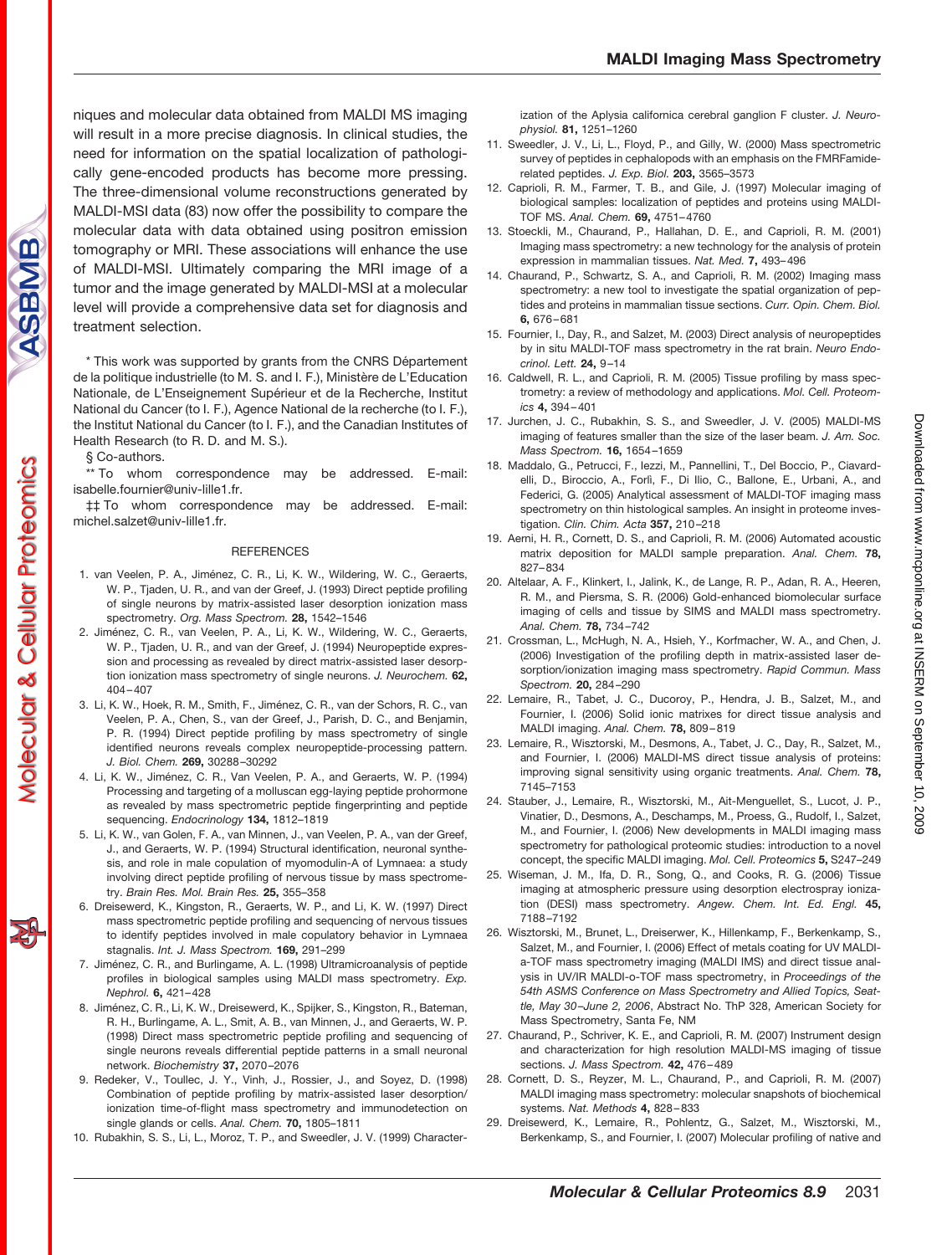matrix-coated tissue slices from rat brain by infrared and ultraviolet laser desorption/ionization orthogonal time-of-flight mass spectrometry. *Anal. Chem.* **79,** 2463–2471

- 30. Garrett, T. J., Prieto-Conaway, M. C., Kovtoun, V., Bui, H., Izgarian, N., Stafford, G., and Yost, R. A. (2007) Imaging of small molecules in tissue sections with a new intermediate-pressure MALDI linear ion trap mass spectrometer. *Int. J. Mass Spectrom.* **260,** 166 –176
- 31. Groseclose, M. R., Andersson, M., Hardesty, W. M., and Caprioli, R. M. (2007) Identification of proteins directly from tissue: in situ tryptic digestions coupled with imaging mass spectrometry. *J. Mass Spectrom.* **42,** 254 –262
- 32. Hankin, J. A., Barkley, R. M., and Murphy, R. C. (2007) Sublimation as a method of matrix application for mass spectrometric imaging. *J. Am. Soc. Mass Spectrom.* **18,** 1646 –1652
- 33. Lemaire, R., Menguellet, S. A., Stauber, J., Marchaudon, V., Lucot, J. P., Collinet, P., Farine, M. O., Vinatier, D., Day, R., Ducoroy, P., Salzet, M., and Fournier, I. (2007) Specific MALDI imaging and profiling for biomarker hunting and validation: fragment of the 11S proteasome activator complex, Reg alpha fragment, is a new potential ovary cancer biomarker. *J. Proteome Res.* **6,** 4127– 4134
- 34. McLean, J. A., Ridenour, W. B., and Caprioli, R. M. (2007) Profiling and imaging of tissues by imaging ion mobility-mass spectrometry. *J. Mass Spectrom.* **42,** 1099 –1105
- 35. Taban, I. M., Altelaar, A. F., van der Burgt, Y. E., McDonnell, L. A., Heeren, R. M., Fuchser, J., and Baykut, G. (2007) Imaging of peptides in the rat brain using MALDI-FTICR mass spectrometry. *J. Am. Soc. Mass Spectrom.* **18,** 145–151
- 36. Chen, Y., Allegood, J., Liu, Y., Wang, E., Cachón-Gonzalez, B., Cox, T. M., Merrill, A. H., Jr., and Sullards, M. C. (2008) Imaging MALDI mass spectrometry using an oscillating capillary nebulizer matrix coating system and its application to analysis of lipids in brain from a mouse model of Tay-Sachs/Sandhoff disease. *Anal. Chem.* **80,** 2780 –2788
- 37. Seeley, E. H., Oppenheimer, S. R., Mi, D., Chaurand, P., and Caprioli, R. M. (2008) Enhancement of protein sensitivity for MALDI imaging mass spectrometry after chemical treatment of tissue sections. *J. Am. Soc. Mass Spectrom.* **19,** 1069 –1077
- 38. Taira, S., Sugiura, Y., Moritake, S., Shimma, S., Ichiyanagi, Y., and Setou, M. (2008) Nanoparticle-assisted laser desorption/ionization based mass imaging with cellular resolution. *Anal. Chem.* **80,** 4761– 4766
- 39. Trim, P. J., Atkinson, S. J., Princivalle, A. P., Marshall, P. S., West, A., and Clench, M. R. (2008) Matrix-assisted laser desorption/ionisation mass spectrometry imaging of lipids in rat brain tissue with integrated unsupervised and supervised multivariant statistical analysis. *Rapid Commun. Mass Spectrom.* **22,** 1503–1509
- 40. Jardin-Mathé, O., Bonnel, D., Franck, J., Wisztorski, M., Macagno, E., Fournier, I., and Salzet, M. (2008) MITICS (MALDI Imaging Team Imaging Computing System): a new open source mass spectrometry imaging software. *J. Proteomics* **71,** 332–345
- 41. Chaurand, P., Schwartz, S. A., Billheimer, D., Xu, B. J., Crecelius, A., and Caprioli, R. M. (2004) Integrating histology and imaging mass spectrometry. *Anal. Chem.* **76,** 1145–1155
- 42. Lemaire, R., Desmons, A., Tabet, J. C., Day, R., Salzet, M., and Fournier, I. (2007) Direct analysis and MALDI imaging of formalin-fixed, paraffinembedded tissue sections. *J. Proteome Res.* **6,** 1295–1305
- 43. Schwamborn, K., Krieg, R. C., Reska, M., Jakse, G., Knuechel, R., and Wellmann, A. (2007) Identifying prostate carcinoma by MALDI-Imaging. *Int. J. Mol. Med.* **20,** 155–159
- 44. Walch, A., Rauser, S., Deininger, S. O., and Höfler, H. (2008) MALDI imaging mass spectrometry for direct tissue analysis: a new frontier for molecular histology. *Histochem. Cell Biol.* **130,** 421– 434
- 45. Brown, L. M., Helmke, S. M., Hunsucker, S. W., Netea-Maier, R. T., Chiang, S. A., Heinz, D. E., Shroyer, K. R., Duncan, M. W., and Haugen, B. R. (2006) Quantitative and qualitative differences in protein expression between papillary thyroid carcinoma and normal thyroid tissue. *Mol. Carcinog.* **45,** 613– 626
- 46. Chaurand, P., Sanders, M. E., Jensen, R. A., and Caprioli, R. M. (2004) Proteomics in diagnostic pathology: profiling and imaging proteins directly in tissue sections. *Am. J. Pathol.* **165,** 1057–1068
- 47. Johnson, M. D., Floyd, J. L., and Caprioli, R. M. (2006) Proteomics in diagnostic neuropathology. *J. Neuropathol. Exp. Neurol.* **65,** 837– 845
- 48. Marko-Varga, G., Lindberg, H., Löfdahl, C. G., Jönsson, P., Hansson, L.,

Dahlbäck, M., Lindquist, E., Johansson, L., Foster, M., and Fehniger, T. E. (2005) Discovery of biomarker candidates within disease by protein profiling: principles and concepts. *J. Proteome Res.* **4,** 1200 –1212

- 49. Meistermann, H., Norris, J. L., Aerni, H. R., Cornett, D. S., Friedlein, A., Erskine, A. R., Augustin, A., De Vera Mudry, M. C., Ruepp, S., Suter, L., Langen, H., Caprioli, R. M., and Ducret, A. (2006) Biomarker discovery by imaging mass spectrometry: transthyretin is a biomarker for gentamicininduced nephrotoxicity in rat. *Mol. Cell. Proteomics* **5,** 1876 –1886
- 50. Sköld, K., Svensson, M., Nilsson, A., Zhang, X., Nydahl, K., Caprioli, R. M., Svenningsson, P., and Andrén, P. E. (2006) Decreased striatal levels of PEP-19 following MPTP lesion in the mouse. *J. Proteome Res.* **5,** 262–269
- 51. Stoeckli, M., Knochenmuss, R., McCombie, G., Mueller, D., Rohner, T., Staab, D., and Wiederhold, K. H. (2006) MALDI MS imaging of amyloid. *Methods Enzymol.* **412,** 94 –106
- 52. Groseclose, M. R., Massion, P. P., Chaurand, P., and Caprioli, R. M. (2008) High-throughput proteomic analysis of formalin-fixed paraffin-embedded tissue microarrays using MALDI imaging mass spectrometry. *Proteomics* **8,** 3715–3724
- 53. Ronci, M., Bonanno, E., Colantoni, A., Pieroni, L., Di Ilio, C., Spagnoli, L. G., Federici, G., and Urbani, A. (2008) Protein unlocking procedures of formalin-fixed paraffin-embedded tissues: application to MALDI-TOF imaging MS investigations. *Proteomics* **8,** 3702–3714
- 54. Stauber, J., Lemaire, R., Franck, J., Bonnel, D., Croix, D., Day, R., Wisztorski, M., Fournier, I., and Salzet, M. (2008) MALDI imaging of formalinfixed paraffin-embedded tissues: application to model animals of Parkinson disease for biomarker hunting. *J. Proteome Res.* **7,** 969 –978
- 55. Van de Plas, R., Ojeda, F., Dewil, M., Van Den Bosch, L., De Moor, B., and Waelkens, E. (2007) Prospective exploration of biochemical tissue composition via imaging mass spectrometry guided by principal component analysis. *Pac. Symp. Biocomput*. 458 – 469
- 56. Djidja, M. C., Carolan, V., Loadman, P. M., and Clench, M. R. (2008) Method development for protein profiling in biological tissues by matrix-assisted laser desorption/ionisation mass spectrometry imaging. *Rapid Commun. Mass Spectrom.* **22,** 1615–1618
- 57. McCombie, G., Staab, D., Stoeckli, M., and Knochenmuss, R. (2005) Spatial and spectral correlations in MALDI mass spectrometry images by clustering and multivariate analysis. *Anal. Chem.* **77,** 6118 – 6124
- 58. Deininger, S. O., Ebert, M. P., Fütterer, A., Gerhard, M., and Röcken, C. (2008) MALDI imaging combined with hierarchical clustering as a new tool for the interpretation of complex human cancers. *J. Proteome Res.* **7,** 5230 –5236
- 59. Lemaire, R., Stauber, J., Wisztorski, M., Van Camp, C., Desmons, A., Deschamps, M., Proess, G., Rudlof, I., Woods, A. S., Day, R., Salzet, M., and Fournier, I. (2007) Tag-mass: specific molecular imaging of transcriptome and proteome by mass spectrometry based on photocleavable tag. *J. Proteome Res.* **6,** 2057–2067
- 60. Chaurand, P., Rahman, M. A., Hunt, T., Mobley, J. A., Gu, G., Latham, J. C., Caprioli, R. M., and Kasper, S. (2008) Monitoring mouse prostate development by profiling and imaging mass spectrometry. *Mol. Cell. Proteomics* **7,** 411– 423
- 61. Din, S., Lennon, A. M., Arnott, I. D., Hupp, T., and Satsangi, J. (2007) Technology insight: the application of proteomics in gastrointestinal disease. *Nat. Clin. Pract. Gastroenterol. Hepatol.* **4,** 372–385
- 62. Fournier, I., Wisztorski, M., and Salzet, M. (2008) Tissue imaging using MALDI-MS: a new frontier of histopathology proteomics. *Expert Rev. Proteomics* **5,** 413– 424
- 63. Francese, S., Dani, F. R., Traldi, P., Mastrobuoni, G., Pieraccini, G., and Moneti, G. (2009) MALDI mass spectrometry imaging, from its origins up to today: the state of the art. *Comb. Chem. High Throughput Screen.* **12,** 156 –174
- 64. Norris, J. L., Cornett, D. S., Mobley, J. A., Andersson, M., Seeley, E. H., Chaurand, P., and Caprioli, R. M. (2007) Processing MALDI mass spectra to improve mass spectral direct tissue analysis. *Int. J. Mass Spectrom.* **260,** 212–221
- 65. Tilz, G. P., Wiltgen, M., Demel, U., Faschinger, C., Schmidinger, H., and Hermetter, A. (2007) Insights into molecular medicine: development of new diagnostic and prognostic parameters. *Wien. Med. Wochenschr.* **157,** 122–129
- 66. Wisztorski, M., Lemaire, R., Stauber, J., Menguelet, S. A., Croix, D., Mathé, O. J., Day, R., Salzet, M., and Fournier, I. (2007) New developments in

Molecular & Cellular Proteomics